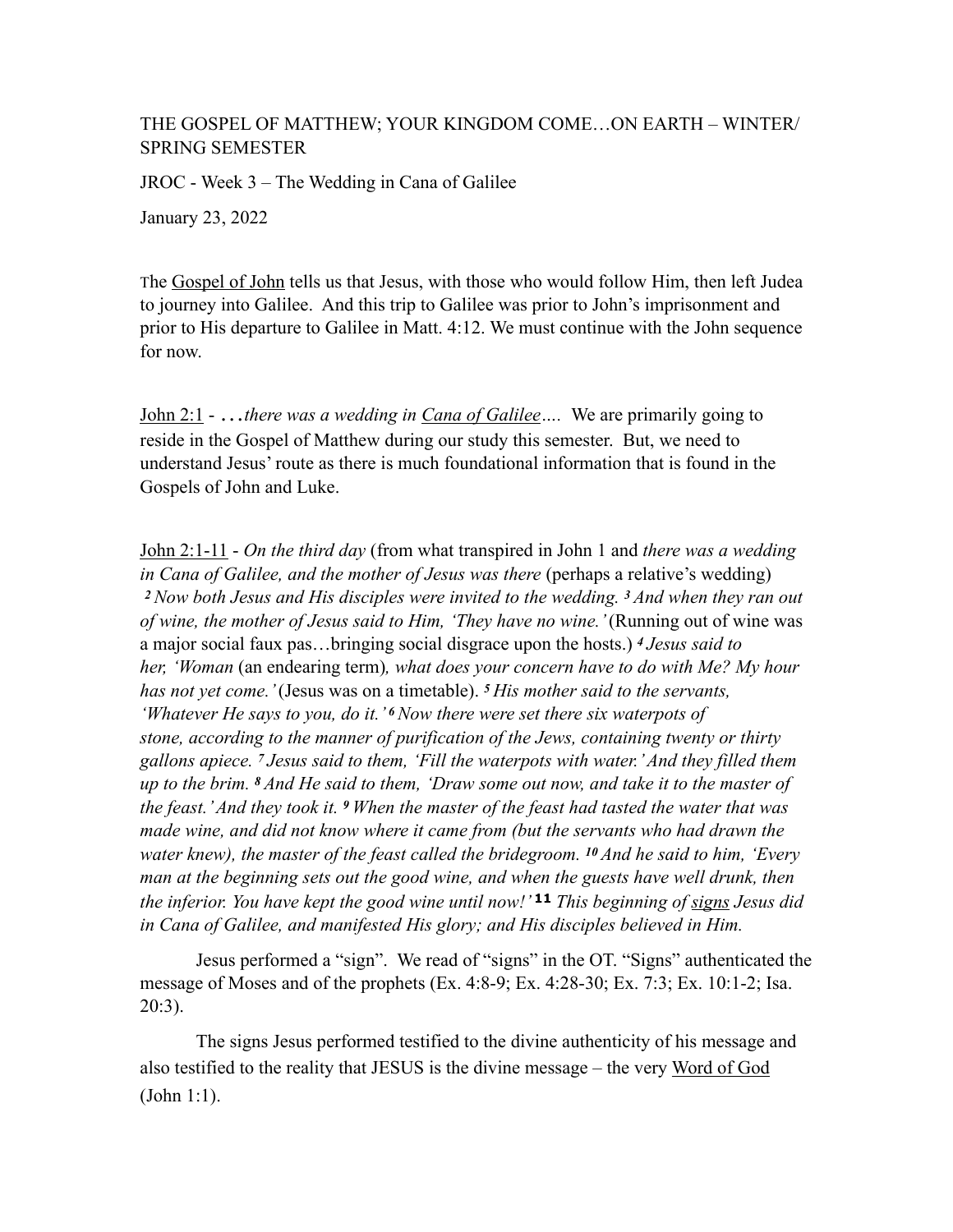This was Jesus' first miracle. Why was it significant?

It was a miracle of creation – Jesus made wine out of water. Only God creates.

• Jesus performed His first miracle at a Wedding! Through this miracle, Jesus is sanctifying marriage which speaks to the union between God and Israel (Jer. 3:14; Isa. 54:15; Eze. 16:8). Jesus is blessing the marriage celebration.

• The marriage relationship speaks to true JOY in the Scriptures.

o In Jer. 16:9 - God told Israel that because of their sin of idolatry, He *would cause to cease from this place, before your eyes and in your days, the voice of mirth and the voice of gladness, the voice of the bridegroom and the voice of the bride.*

2

o Jesus began His public ministry at a wedding offering joy as the "Bridegroom" within God's plan of redemption!

 $\circ$  Isa. 62:4-5 – God, in speaking to Jerusalem of RESTORATION, tells them - *You shall no longer be termed Forsaken, nor shall your land any more be termed Desolate; but you shall be called Hephzibah (My delight is in her), and your land Beulah* (married)*; for the LORD delights in you, and your land shall be married. 5 For as a young man marries a virgin, so shall your sons marry you; and as the bridegroom rejoices over the bride, so shall your God rejoice over you.* 

■ And, this speaks to the wonderful relationship the Messiah will have with His bride – the redeemed - during the Millennial Kingdom which is the kingdom of God on earth.

o Jesus' first miracle/sign during His earthly ministry, points to the MARRIAGE SUPPER of the Lamb in the Millennial Kingdom and of our union with Him (Isa. 25:6; Matt. 8:11). And, at that marriage supper of the Lamb after Jesus establishes His kingdom on earth at His Second physical coming, Gentiles and Jews will feast together (Matt. 8:11)

• Jesus' miracle of the provision of wine proved His Messiahship. The prophets had written in the Tanakh that during the Millennial Kingdom, when the Messiah would rule and reign – wine would flow liberally (Isa. 25:6; Jer. 31:12; Hosea 14:7).

• Jeremiah had foretold that in the Messianic age "they will rejoice in the bounty of the LORD—the grain, the new wine . . ." (*Jeremiah 31:12*). Amos said, regarding the RESTORATION of Israel in the Millennial Kingdom, that Israel "will plant vineyards and drink their wine" (*Amos* 9:14).

• Matt. 26:29 - *But I say to you, I will not drink of this fruit of the vine from now on until that day when I drink it new with you in My Father's kingdom.*